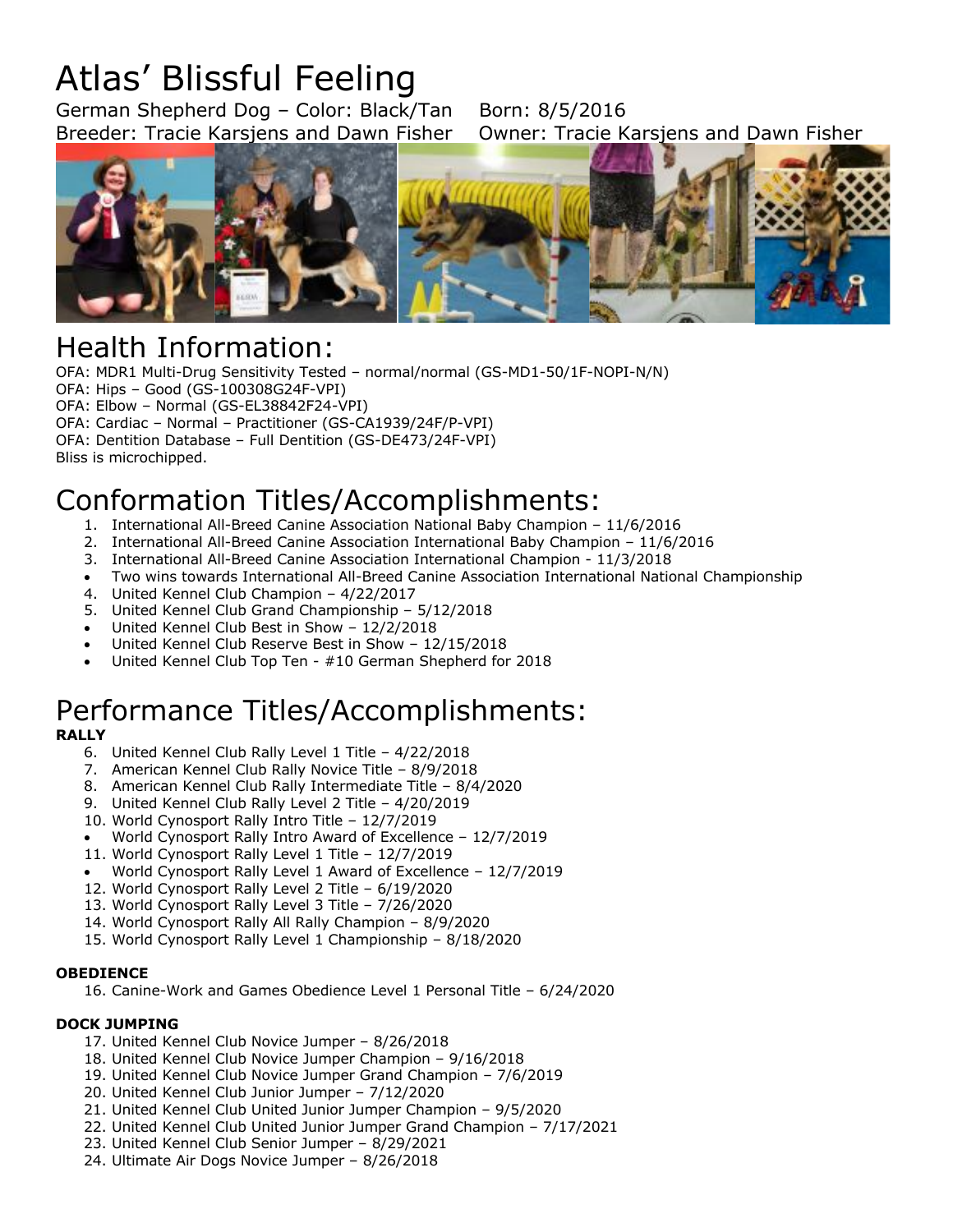- 25. Ultimate Air Dogs Novice Jumper II 9/15/2018
- 26. Ultimate Air Dogs Novice Jumper III 9/16/2018
- 27. Ultimate Air Dogs Novice Jumper 6/23/2019
- 28. Ultimate Air Dogs Novice Jumper II 7/5/2019
- 29. Ultimate Air Dogs Novice Jumper III 7/29/2019
- 30. Ultimate Air Dogs Junior Jumper 7/7/2019
- 31. Ultimate Air Dogs Junior Jumper II 9/14/2019
- 32. Ultimate Air Dogs Junior Jumper III 9/15/2019
- 33. Ultimate Air Dogs Master Elite Chase-It 9/15/2019
- 34. Australian Shepherd Club of America Launch Spring Novice 8/26/2018
- 35. Australian Shepherd Club of America Launch Spring Advanced 9/15/2018
- 36. Australian Shepherd Club of America Launch Spring Excellent 6/22/2019
- 37. Australian Shepherd Club of America Launch Spring Master 6/23/2019
- 38. Australian Shepherd Club of America Dock Jumping Champion Launch Spring 7/6/2019
- 39. Australian Shepherd Club of America Launch Classic Novice 7/7/2019
- 40. Australian Shepherd Club of America Launch Classic Advanced 9/15/2019
- 41. North American Diving Dogs Dock Junior 7/11/2021

#### **SCENTWORK**

- 42. Barn Hunt Association Barn Hunt Instinct 5/12/2018
- 43. North American Sporting Dog Association Shed Dog Level 1 7/26/2021
- North American Sporting Dog Association High Scoring Shed Dog Level 1 7/26/2021

#### **AGILITY**

- 44. Canine Performance Events Enthusiast Level 1 Handler Title 10/28/2018
- 45. Canine Performance Events Enthusiast Level 1 Fun Title 11/24/2018
- 46. Canine Performance Events Enthusiast Level 1 Strategy Title 11/25/2018
- 47. Canine Performance Events Level 1 Strategy Title 2/9/2019
- 48. Canine Performance Events Level 1 Regular Title 2/9/2019
- 49. Canine Performance Events Level 1 Handler Title 2/23/2019
- 50. Canine Performance Events Level 1 Fun Title 3/24/2019
- 51. Canine Performance Events Level 2 Strategy Title 3/23/2019
- 52. Canine Performance Events Level 2 Fun Title 6/2/2019
- 53. Canine Performance Events Level 2 Handler Title 11/10/2019
- 54. Canine Performance Events Level 3 Strategy Title 10/17/2020
- 55. Canine Performance Events Level 2 Regular Title 10/17/2020
- 56. Canine Performance Events Level 3 Fun Title –6/18/2021
- 57. Canine Performance Events Level 3 Regular Title –6/20/2021
- 58. Canine Performance Events Level 3 Handler Title –7/4/2021
- 59. United Kennel Club Agility I 9/22/2019
- 60. United Kennel Club Intermediate Agility 8/28/2021
- 61. United Kennel Club Novice Tunnels 8/29/2021
- 62. North American Dog Agility Council Intro Tunnelers Title 6/12/2020
- 63. North American Dog Agility Council Intro Weavers Title 6/14/2020
- 64. North American Dog Agility Council Intro Jumpers Title 7/5/2020 65. North American Dog Agility Council Intro Chances Title – 7/9/2020 66. North American Dog Agility Council Novice Jumpers Title – 7/11/2020 67. North American Dog Agility Council Intro Regular Title – 7/18/2020
- 68. North American Dog Agility Council Novice Regular Title 8/2/2020
- 69. North American Dog Agility Council Intro Hoopers Title 8/5/2020
- 70. North American Dog Agility Council Intro Touch n Go 8/7/2020
- 71. North American Dog Agility Council Intro Versatility 8/7/2020 72. North American Dog Agility Council Novice Touch n Go – 8/25/2020
- 73. North American Dog Agility Council Novice Chances 8/30/2020
- 74. North American Dog Agility Council Novice Tunnelers 9/5/2020
- 75. North American Dog Agility Council Outstanding Novice Touch n Go 9/15/2020
- 76. North American Dog Agility Council Novice Weavers 9/23/2020
- 77. North American Dog Agility Council Novice Versatility 9/23/2020
- 78. North American Dog Agility Council Open Touch N Go 10/11/2020
- 79. North American Dog Agility Council Elite Touch N Go 11/4/2020
- 80. North American Dog Agility Council Novice Hoopers Title 11/22/2020
- 81. North American Dog Agility Council Intro Barrelers Title 11/22/2020
- 82. North American Dog Agility Council Open Jumpers Title 11/30/2020
- 83. North American Dog Agility Council Open Regular Title 12/7/2020 84. North American Dog Agility Council Novice Barrelers Title - 12/11/2020